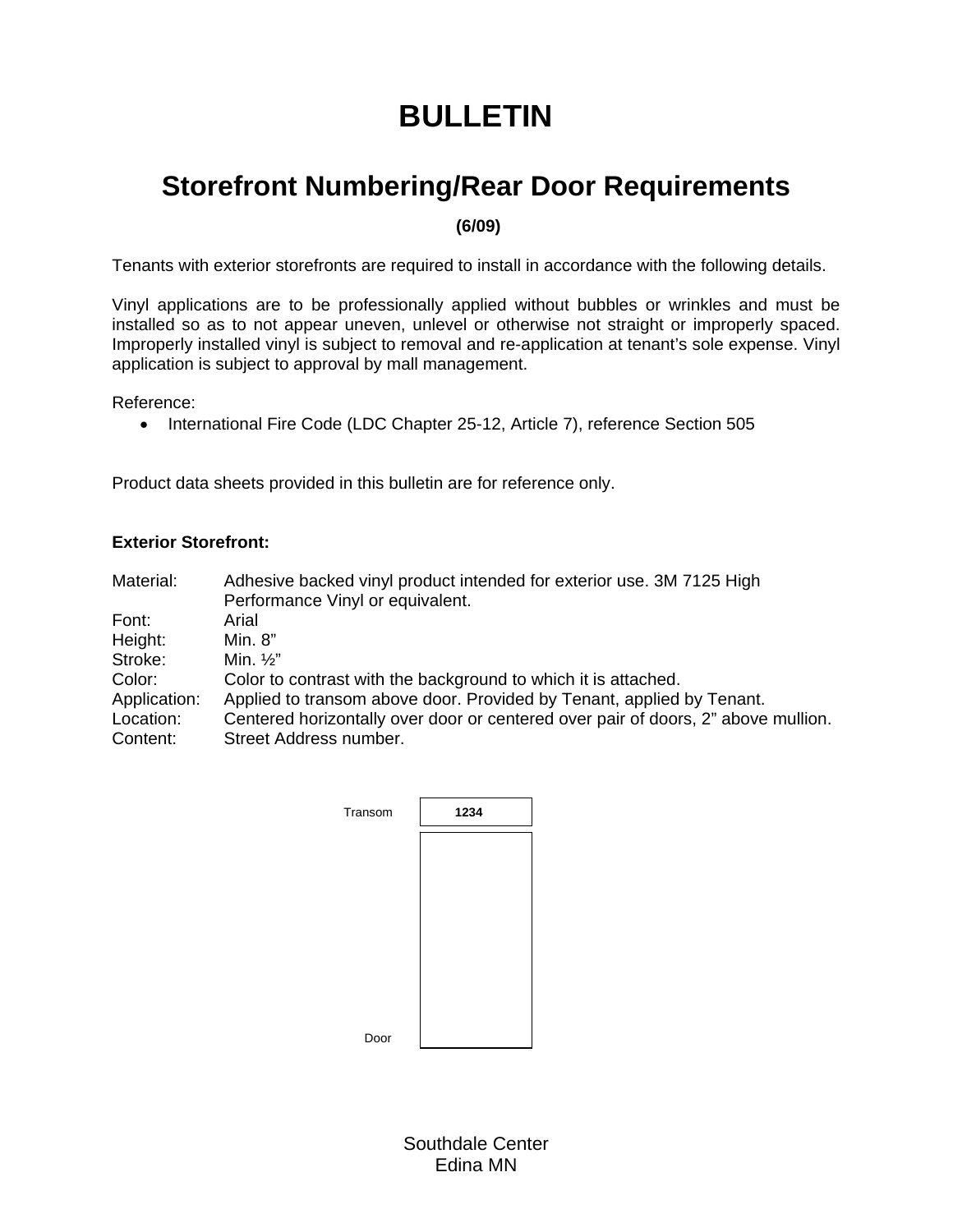## **Exterior Rear Door:**

| Material:    | Adhesive backed vinyl product intended for exterior use. 3M 7125 High             |
|--------------|-----------------------------------------------------------------------------------|
|              | Performance Vinyl or equivalent.                                                  |
| Font:        | Arial                                                                             |
| Height:      | Min $8"$                                                                          |
| Stroke:      | Min $\frac{1}{2}$ "                                                               |
| Color:       | Color to contrast with the background to which it is attached.                    |
| Application: | Applied to service corridor or exterior side of door. Provided by Tenant, applied |
|              | by Tenant.                                                                        |
| Content:     | Tenant Name and space number                                                      |
| Location:    | Centered horizontally on rear door of space, 5'-0" above bottom of door. Tenant   |
|              | name located over space number.                                                   |